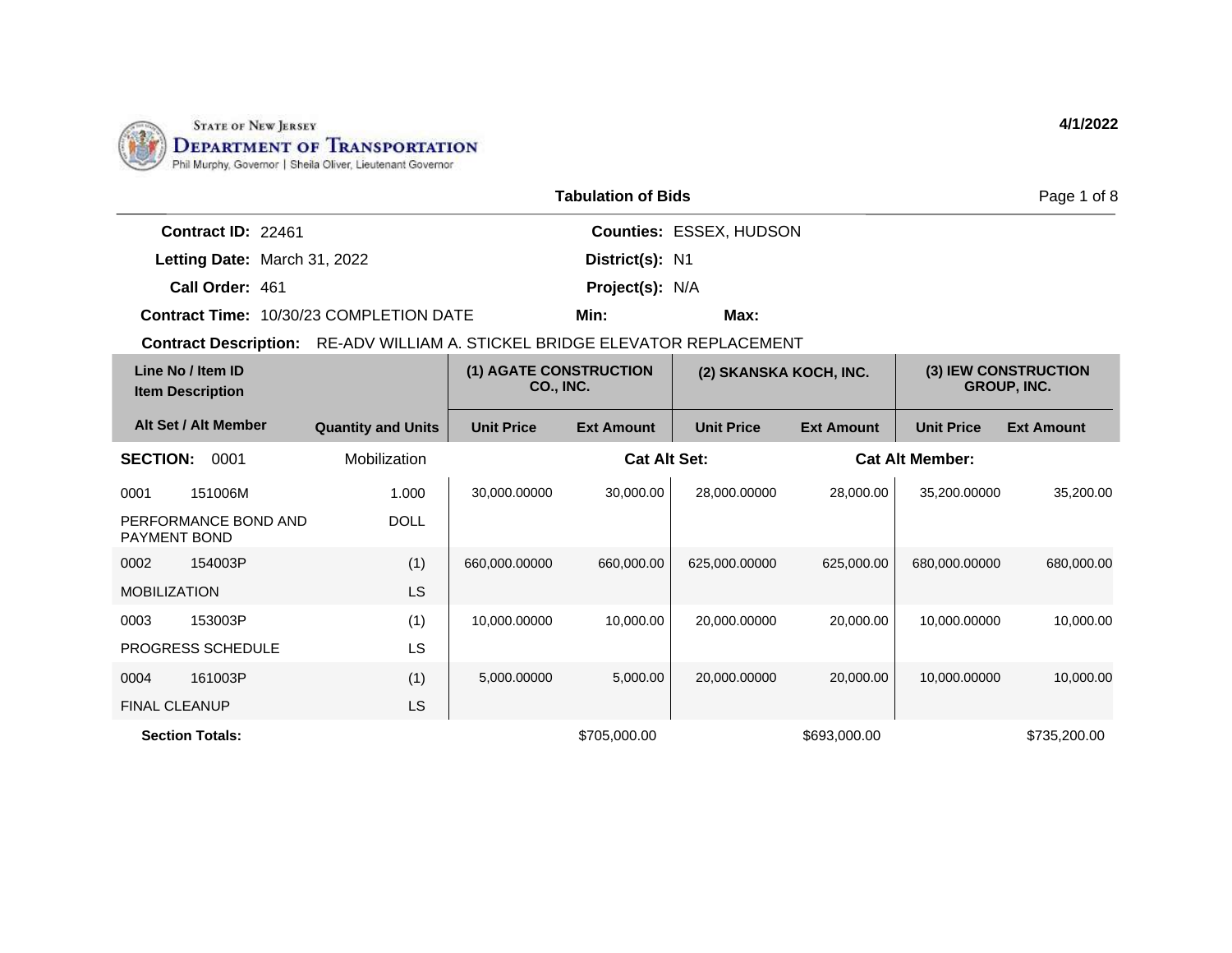

|                                                                             |                           |                   | <b>Tabulation of Bids</b>           |                         |                        |                        | Page 2 of 8                                |
|-----------------------------------------------------------------------------|---------------------------|-------------------|-------------------------------------|-------------------------|------------------------|------------------------|--------------------------------------------|
| Contract ID: 22461                                                          |                           |                   |                                     | Counties: ESSEX, HUDSON |                        |                        |                                            |
| Letting Date: March 31, 2022                                                |                           |                   | District(s): N1                     |                         |                        |                        |                                            |
| Call Order: 461                                                             |                           |                   | Project(s): N/A                     |                         |                        |                        |                                            |
| <b>Contract Time: 10/30/23 COMPLETION DATE</b>                              |                           |                   | Min:                                | Max:                    |                        |                        |                                            |
| Contract Description: RE-ADV WILLIAM A. STICKEL BRIDGE ELEVATOR REPLACEMENT |                           |                   |                                     |                         |                        |                        |                                            |
| Line No / Item ID<br><b>Item Description</b>                                |                           |                   | (1) AGATE CONSTRUCTION<br>CO., INC. |                         | (2) SKANSKA KOCH, INC. |                        | (3) IEW CONSTRUCTION<br><b>GROUP, INC.</b> |
| Alt Set / Alt Member                                                        | <b>Quantity and Units</b> | <b>Unit Price</b> | <b>Ext Amount</b>                   | <b>Unit Price</b>       | <b>Ext Amount</b>      | <b>Unit Price</b>      | <b>Ext Amount</b>                          |
| <b>SECTION:</b><br>0002                                                     | Demolition                |                   | <b>Cat Alt Set:</b>                 |                         |                        | <b>Cat Alt Member:</b> |                                            |
| 201006P<br>0005                                                             | (1)                       | 1,643,000.00000   | 1,643,000.00                        | 1,352,345.00000         | 1,352,345.00           | 635,000.00000          | 635,000.00                                 |
| CLEARING SITE, BRIDGE (<br>0731-161                                         | LS                        |                   |                                     |                         |                        |                        |                                            |
| 0006<br>201039P                                                             | (1)                       | 100,000.00000     | 100,000.00                          | 200,000.00000           | 200,000.00             | 250,000.00000          | 250,000.00                                 |
| <b>TEMPORARY SHIELDING</b>                                                  | LS.                       |                   |                                     |                         |                        |                        |                                            |
| <b>Section Totals:</b>                                                      |                           |                   | \$1,743,000.00                      |                         | \$1,552,345.00         |                        | \$885,000.00                               |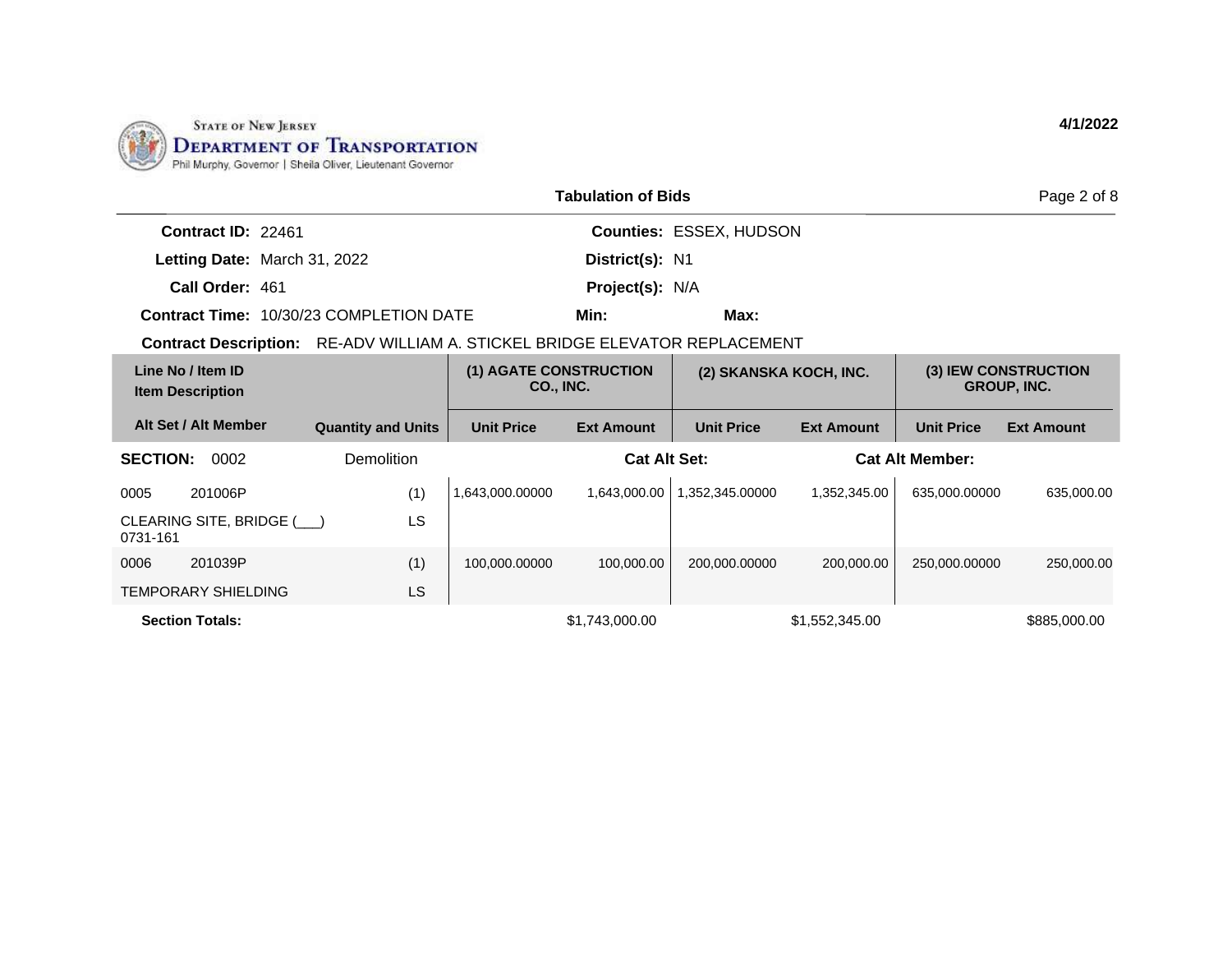

|                                                |                                                       |                                                                                                             | <b>Tabulation of Bids</b> |                                |                   |                        | Page 3 of 8       |
|------------------------------------------------|-------------------------------------------------------|-------------------------------------------------------------------------------------------------------------|---------------------------|--------------------------------|-------------------|------------------------|-------------------|
| Contract ID: 22461                             |                                                       |                                                                                                             |                           | <b>Counties: ESSEX, HUDSON</b> |                   |                        |                   |
| Letting Date: March 31, 2022                   |                                                       |                                                                                                             | District(s): N1           |                                |                   |                        |                   |
| Call Order: 461                                |                                                       |                                                                                                             | Project(s): N/A           |                                |                   |                        |                   |
| <b>Contract Time: 10/30/23 COMPLETION DATE</b> |                                                       |                                                                                                             | Min:                      | Max:                           |                   |                        |                   |
| <b>Contract Description:</b>                   | RE-ADV WILLIAM A. STICKEL BRIDGE ELEVATOR REPLACEMENT |                                                                                                             |                           |                                |                   |                        |                   |
| Line No / Item ID<br><b>Item Description</b>   |                                                       | (1) AGATE CONSTRUCTION<br>(3) IEW CONSTRUCTION<br>(2) SKANSKA KOCH, INC.<br>CO., INC.<br><b>GROUP, INC.</b> |                           |                                |                   |                        |                   |
| Alt Set / Alt Member                           | <b>Quantity and Units</b>                             | <b>Unit Price</b>                                                                                           | <b>Ext Amount</b>         | <b>Unit Price</b>              | <b>Ext Amount</b> | <b>Unit Price</b>      | <b>Ext Amount</b> |
| <b>SECTION:</b><br>0003                        | <b>Bridge</b>                                         |                                                                                                             | <b>Cat Alt Set:</b>       |                                |                   | <b>Cat Alt Member:</b> |                   |
| 0007<br>506003P                                | (1)                                                   | 2,100,000.00000                                                                                             | 2,100,000.00              | 2,200,000.00000                | 2,200,000.00      | 2,708,000.00000        | 2,708,000.00      |
| <b>STRUCTURAL STEEL</b>                        | LS                                                    |                                                                                                             |                           |                                |                   |                        |                   |
| 0008<br>558005P                                | 912.000                                               | 200.00000                                                                                                   | 182.400.00                | 110.00000                      | 100,320.00        | 215.00000              | 196,080.00        |
| RIVET REPLACEMENT                              | U                                                     |                                                                                                             |                           |                                |                   |                        |                   |
| MMG093M<br>0009                                | 4,700.000                                             | 70.00000                                                                                                    | 329,000.00                | 45.00000                       | 211,500.00        | 166,00000              | 780,200.00        |
| <b>FIBERGLASS REINFORCED</b>                   | <b>SF</b>                                             |                                                                                                             |                           |                                |                   |                        |                   |

0010 755003P TOWER ELEVATORS 2.000 L S 600,000.00000 1,200,000.00 925,000.00000 1,850,000.00 643,200.00000 1,286,400.00 0011 750050P ELECTRICAL WORK (1) LS 400,000.00000 400,000.00 281,000.00000 281,000.00 295,500.00000 295,500.00 **Section Totals:** \$4,211,400.00 \$4,642,820.00 \$5,266,180.00

POLYMER PANELS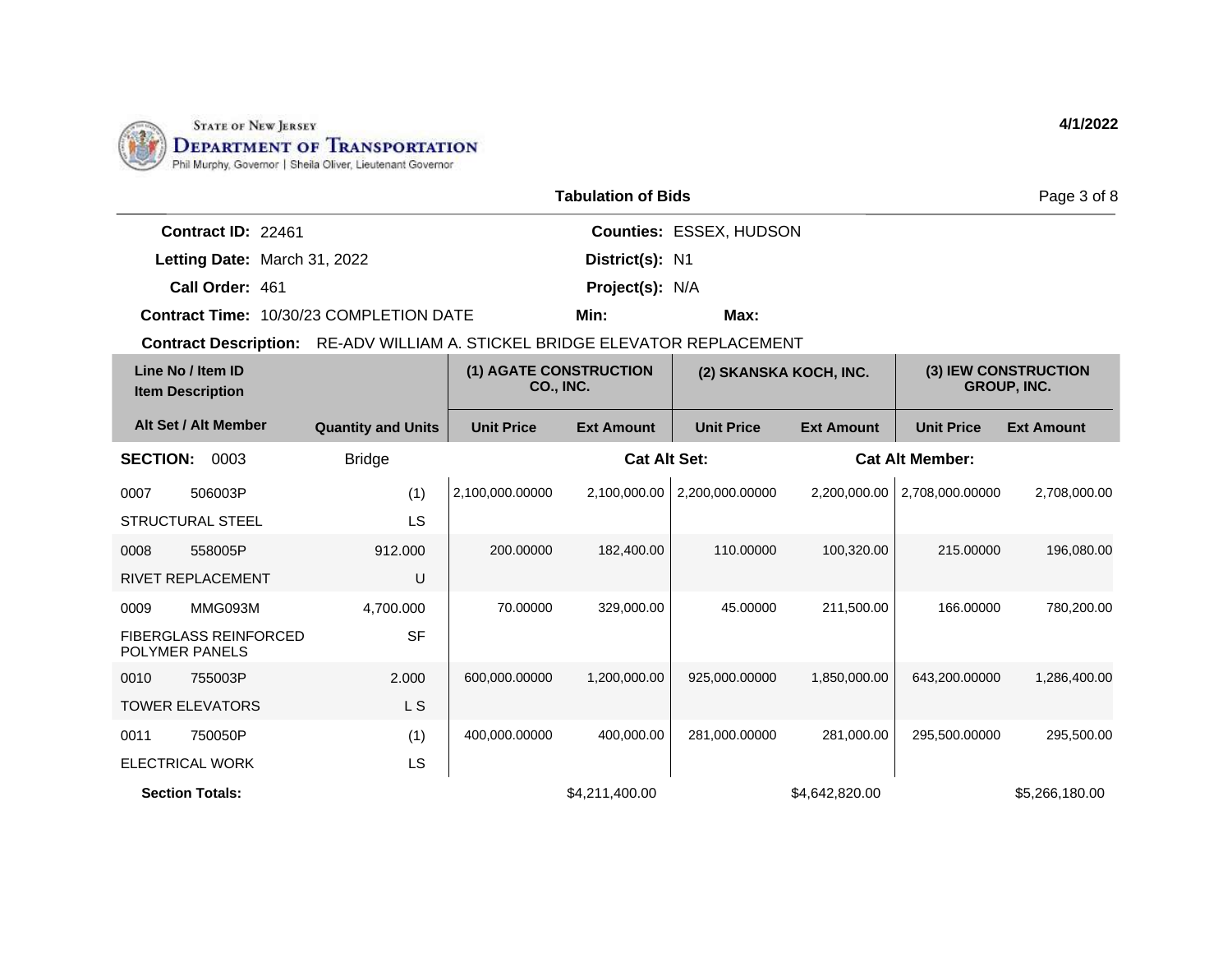

|                                                                             |                              |                                     | <b>Tabulation of Bids</b> |                                |                   |                        | Page 4 of 8                                |
|-----------------------------------------------------------------------------|------------------------------|-------------------------------------|---------------------------|--------------------------------|-------------------|------------------------|--------------------------------------------|
| Contract ID: 22461                                                          |                              |                                     |                           | <b>Counties: ESSEX, HUDSON</b> |                   |                        |                                            |
| Letting Date: March 31, 2022                                                |                              |                                     | District(s): N1           |                                |                   |                        |                                            |
| Call Order: 461                                                             |                              |                                     | <b>Project(s): N/A</b>    |                                |                   |                        |                                            |
| <b>Contract Time: 10/30/23 COMPLETION DATE</b>                              |                              |                                     | Min:                      | Max:                           |                   |                        |                                            |
| Contract Description: RE-ADV WILLIAM A. STICKEL BRIDGE ELEVATOR REPLACEMENT |                              |                                     |                           |                                |                   |                        |                                            |
| Line No / Item ID<br><b>Item Description</b>                                |                              | (1) AGATE CONSTRUCTION<br>CO., INC. |                           | (2) SKANSKA KOCH, INC.         |                   |                        | (3) IEW CONSTRUCTION<br><b>GROUP, INC.</b> |
| Alt Set / Alt Member                                                        | <b>Quantity and Units</b>    | <b>Unit Price</b>                   | <b>Ext Amount</b>         | <b>Unit Price</b>              | <b>Ext Amount</b> | <b>Unit Price</b>      | <b>Ext Amount</b>                          |
| <b>SECTION:</b><br>0004                                                     | Construction                 |                                     | <b>Cat Alt Set:</b>       |                                |                   | <b>Cat Alt Member:</b> |                                            |
| 0012<br>152015P                                                             | 1.000                        | 20,000.00000                        | 20,000.00                 | 1,000.00000                    | 1,000.00          | 12,300.00000           | 12,300.00                                  |
| POLLUTION LIABILITY INSURANCE                                               | <b>DOLL</b>                  |                                     |                           |                                |                   |                        |                                            |
| <b>Section Totals:</b>                                                      |                              |                                     | \$20,000.00               |                                | \$1,000.00        |                        | \$12,300.00                                |
|                                                                             | <b>Contract Totals</b>       |                                     | \$6,679,400.00            |                                | \$6,889,165.00    |                        | \$6,898,680.00                             |
|                                                                             | <b>Cost Plus Time Totals</b> |                                     | \$6,679,400.00            |                                | \$6,889,165.00    |                        | 6,898,680.00                               |
| ( ) indiantes item in hid an Lump Cum                                       |                              |                                     |                           |                                |                   |                        |                                            |

**( ) indicates item is bid as Lump Sum**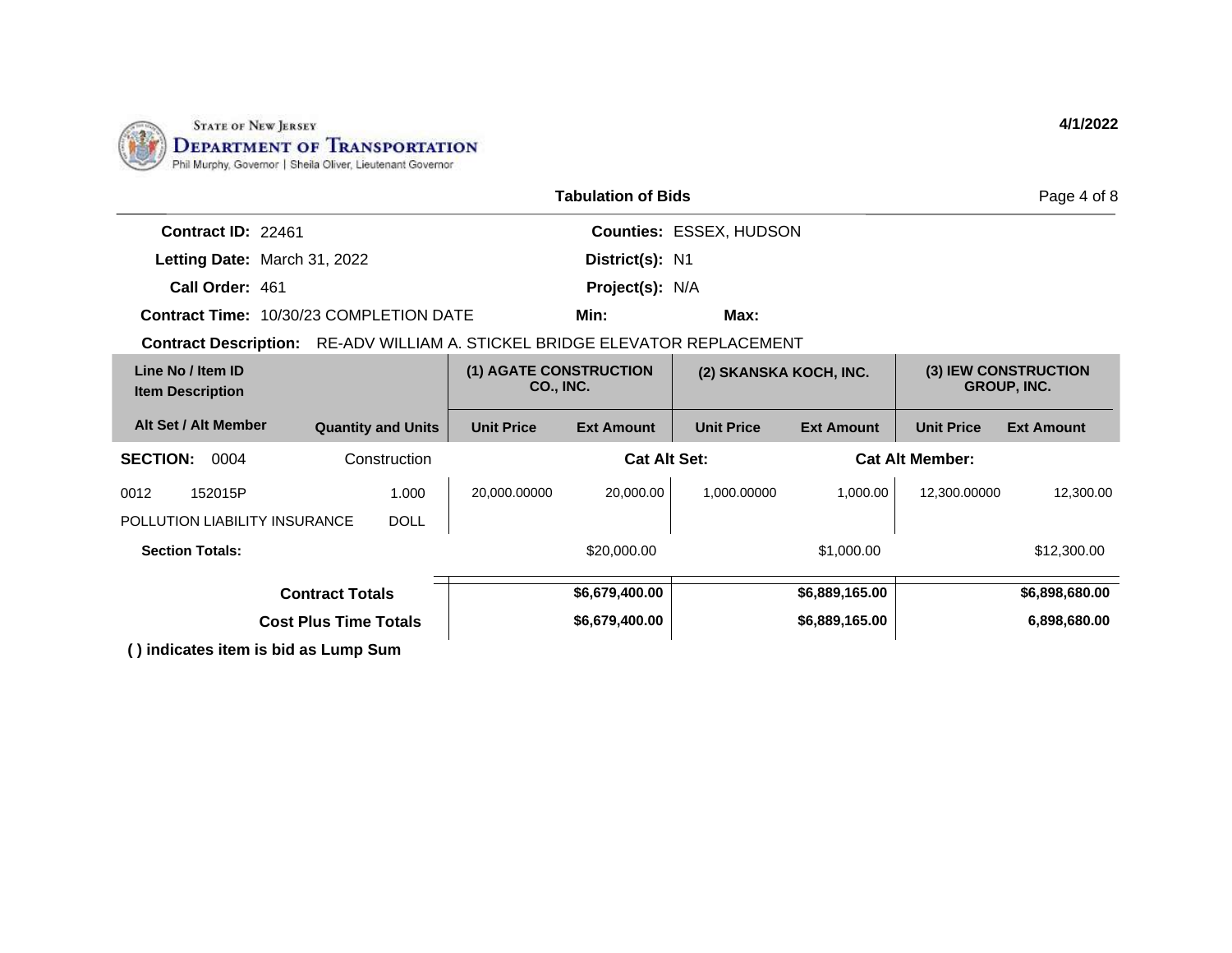

| <b>Tabulation of Bids</b> |
|---------------------------|
|---------------------------|

Min:

District(s): N1

Project(s): N/A

Contract ID: 22461

Letting Date: March 31, 2022

Call Order: 461

Contract Time: 10/30/23 COMPLETION DATE

Counties: ESSEX, HUDSON

Max:

Contract Description: RE-ADV WILLIAM A. STICKEL BRIDGE ELEVATOR REPLACEMENT

| Line No / Item ID<br><b>Item Description</b> |                           | (4) KIEWIT INFRASTRUCTURE<br><b>COMPANY</b> |                     |                   |                   |                        |                   |
|----------------------------------------------|---------------------------|---------------------------------------------|---------------------|-------------------|-------------------|------------------------|-------------------|
| Alt Set / Alt Member                         | <b>Quantity and Units</b> | <b>Unit Price</b>                           | <b>Ext Amount</b>   | <b>Unit Price</b> | <b>Ext Amount</b> | <b>Unit Price</b>      | <b>Ext Amount</b> |
| 0001<br><b>SECTION:</b>                      | Mobilization              |                                             | <b>Cat Alt Set:</b> |                   |                   | <b>Cat Alt Member:</b> |                   |
| 151006M<br>0001                              | 1.000                     | 50,000.00000                                | 50,000.00           |                   |                   |                        |                   |
| PERFORMANCE BOND AND<br><b>PAYMENT BOND</b>  | <b>DOLL</b>               |                                             |                     |                   |                   |                        |                   |
| 154003P<br>0002                              | (1)                       | 650,000.00000                               | 650,000.00          |                   |                   |                        |                   |
| <b>MOBILIZATION</b>                          | LS                        |                                             |                     |                   |                   |                        |                   |
| 153003P<br>0003                              | (1)                       | 20,000.00000                                | 20,000.00           |                   |                   |                        |                   |
| <b>PROGRESS SCHEDULE</b>                     | LS                        |                                             |                     |                   |                   |                        |                   |
| 161003P<br>0004                              | (1)                       | 25,000.00000                                | 25,000.00           |                   |                   |                        |                   |
| <b>FINAL CLEANUP</b>                         | LS                        |                                             |                     |                   |                   |                        |                   |
| <b>Section Totals:</b>                       |                           |                                             | \$745,000.00        |                   |                   |                        |                   |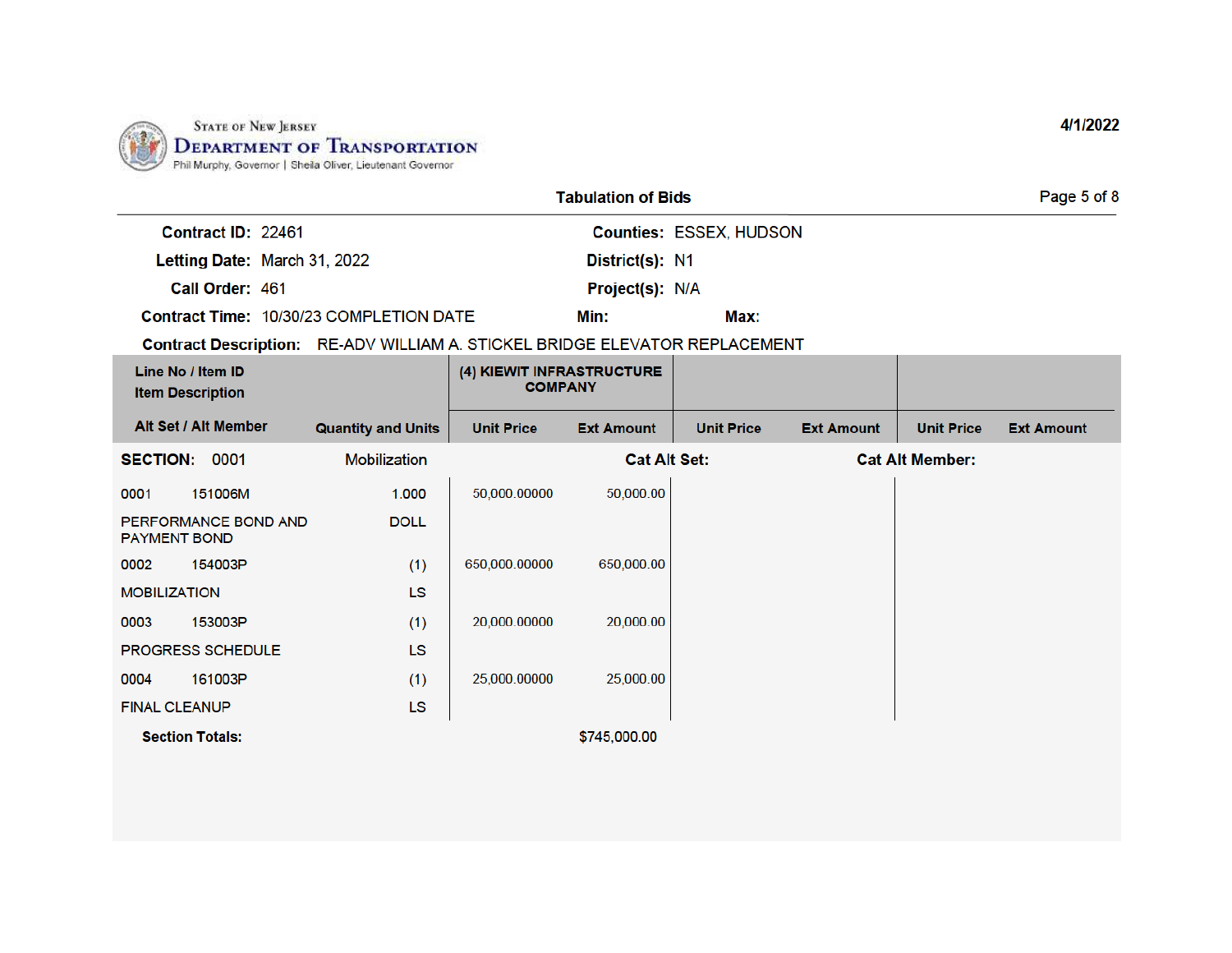

|                                                                             |                           |                                             | <b>Tabulation of Bids</b> |                                |                   |                        | Page 6 of 8       |
|-----------------------------------------------------------------------------|---------------------------|---------------------------------------------|---------------------------|--------------------------------|-------------------|------------------------|-------------------|
| Contract ID: 22461                                                          |                           |                                             |                           | <b>Counties: ESSEX, HUDSON</b> |                   |                        |                   |
| Letting Date: March 31, 2022                                                |                           |                                             | District(s): N1           |                                |                   |                        |                   |
| Call Order: 461                                                             |                           |                                             | <b>Project(s): N/A</b>    |                                |                   |                        |                   |
| <b>Contract Time: 10/30/23 COMPLETION DATE</b>                              |                           |                                             | Min:                      | Max:                           |                   |                        |                   |
| Contract Description: RE-ADV WILLIAM A. STICKEL BRIDGE ELEVATOR REPLACEMENT |                           |                                             |                           |                                |                   |                        |                   |
| Line No / Item ID<br><b>Item Description</b>                                |                           | (4) KIEWIT INFRASTRUCTURE<br><b>COMPANY</b> |                           |                                |                   |                        |                   |
| Alt Set / Alt Member                                                        | <b>Quantity and Units</b> | <b>Unit Price</b>                           | <b>Ext Amount</b>         | <b>Unit Price</b>              | <b>Ext Amount</b> | <b>Unit Price</b>      | <b>Ext Amount</b> |
| 0002<br><b>SECTION:</b>                                                     | <b>Demolition</b>         |                                             | <b>Cat Alt Set:</b>       |                                |                   | <b>Cat Alt Member:</b> |                   |
| 0005<br>201006P                                                             | (1)                       | 400,000.00000                               | 400,000.00                |                                |                   |                        |                   |
| CLEARING SITE, BRIDGE ()<br>0731-161                                        | <b>LS</b>                 |                                             |                           |                                |                   |                        |                   |
| 201039P<br>0006                                                             | (1)                       | 450,000.00000                               | 450,000.00                |                                |                   |                        |                   |
| <b>TEMPORARY SHIELDING</b>                                                  | LS                        |                                             |                           |                                |                   |                        |                   |

**Section Totals:** 

\$850,000.00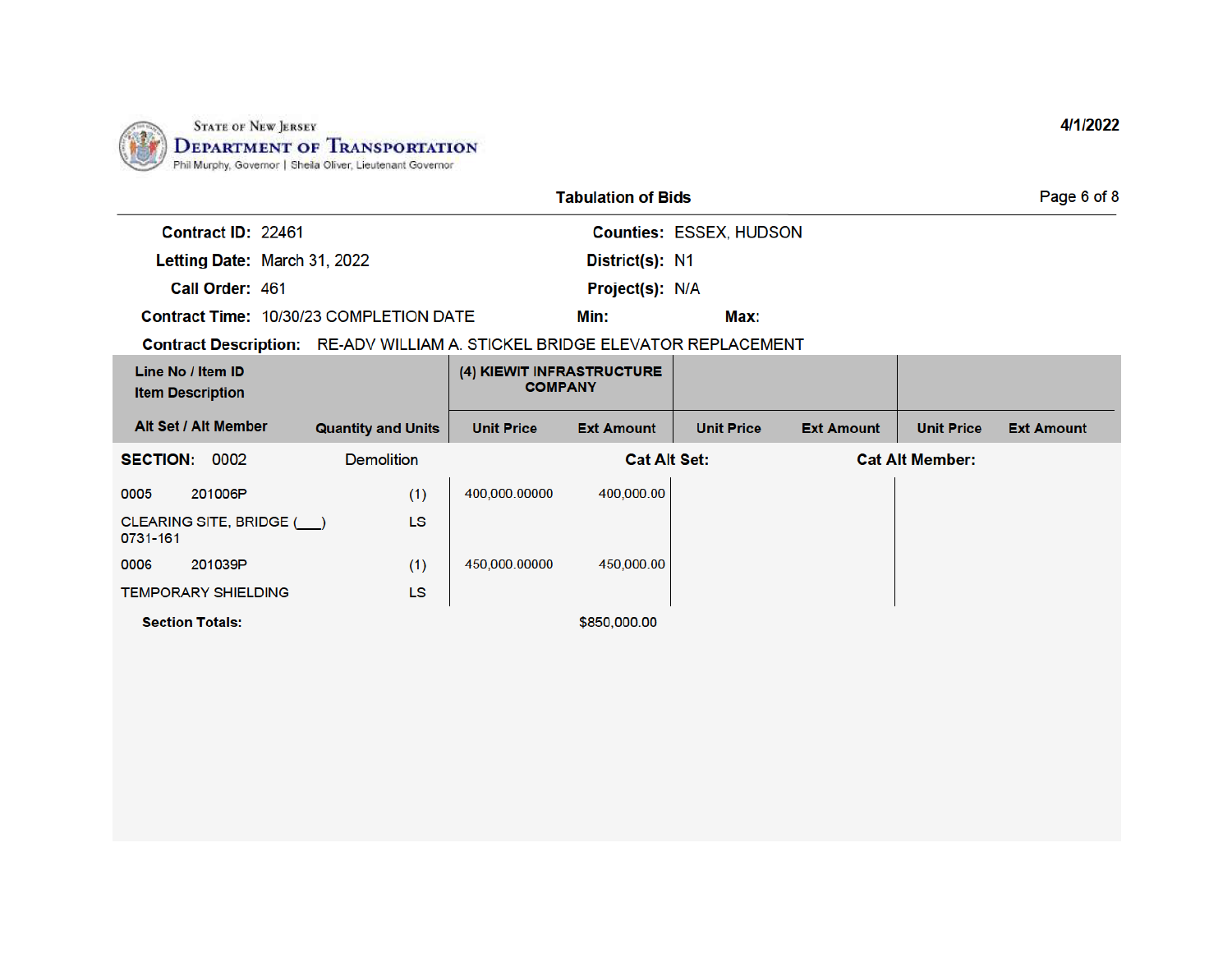

| <b>Tabulation of Bids</b> |
|---------------------------|
|---------------------------|

Min:

District(s): N1

Project(s): N/A

Contract ID: 22461

Letting Date: March 31, 2022

Call Order: 461

Contract Time: 10/30/23 COMPLETION DATE

Counties: ESSEX, HUDSON

Max:

Contract Description: RE-ADV WILLIAM A. STICKEL BRIDGE ELEVATOR REPLACEMENT

|                       | Line No / Item ID<br><b>Item Description</b> |                           | (4) KIEWIT INFRASTRUCTURE<br><b>COMPANY</b> |                     |                   |                   |                        |                   |
|-----------------------|----------------------------------------------|---------------------------|---------------------------------------------|---------------------|-------------------|-------------------|------------------------|-------------------|
|                       | Alt Set / Alt Member                         | <b>Quantity and Units</b> | <b>Unit Price</b>                           | <b>Ext Amount</b>   | <b>Unit Price</b> | <b>Ext Amount</b> | <b>Unit Price</b>      | <b>Ext Amount</b> |
| <b>SECTION: 0003</b>  |                                              | <b>Bridge</b>             |                                             | <b>Cat Alt Set:</b> |                   |                   | <b>Cat Alt Member:</b> |                   |
| 0007                  | 506003P                                      | (1)                       | 2,655,650.00000                             | 2,655,650.00        |                   |                   |                        |                   |
|                       | <b>STRUCTURAL STEEL</b>                      | <b>LS</b>                 |                                             |                     |                   |                   |                        |                   |
| 0008                  | 558005P                                      | 912.000                   | 250.00000                                   | 228,000.00          |                   |                   |                        |                   |
|                       | <b>RIVET REPLACEMENT</b>                     | υ                         |                                             |                     |                   |                   |                        |                   |
| 0009                  | MMG093M                                      | 4,700.000                 | 84.50000                                    | 397,150.00          |                   |                   |                        |                   |
| <b>POLYMER PANELS</b> | <b>FIBERGLASS REINFORCED</b>                 | <b>SF</b>                 |                                             |                     |                   |                   |                        |                   |
| 0010                  | 755003P                                      | 2.000                     | 1,100,000.00000                             | 2,200,000.00        |                   |                   |                        |                   |
|                       | <b>TOWER ELEVATORS</b>                       | L <sub>S</sub>            |                                             |                     |                   |                   |                        |                   |
| 0011                  | 750050P                                      | (1)                       | 600,000.00000                               | 600,000.00          |                   |                   |                        |                   |
|                       | <b>ELECTRICAL WORK</b>                       | <b>LS</b>                 |                                             |                     |                   |                   |                        |                   |
|                       | <b>Section Totals:</b>                       |                           |                                             | \$6,080,800.00      |                   |                   |                        |                   |

4/1/2022

Page 7 of 8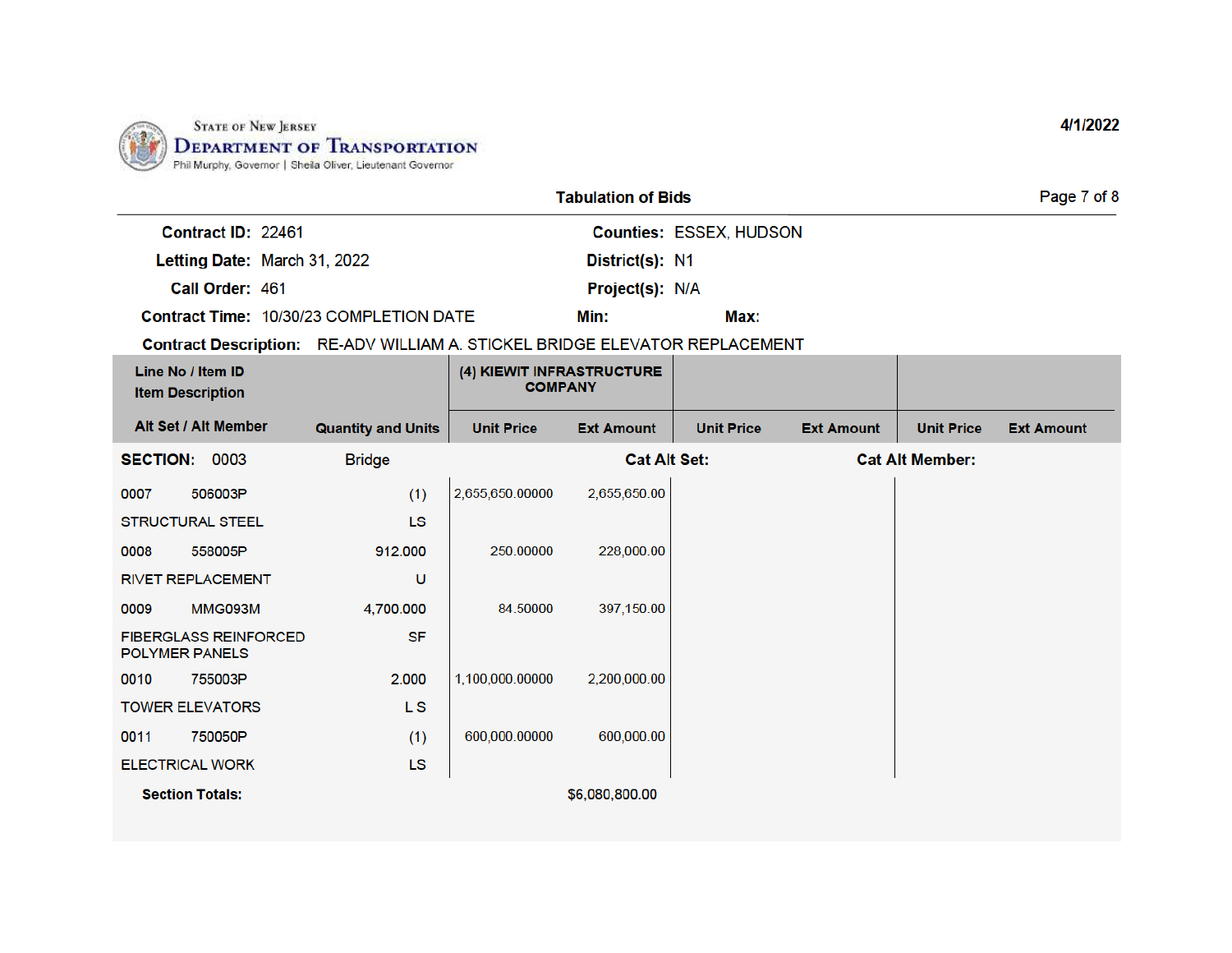

|                                                                             |                              |                                             | <b>Tabulation of Bids</b> |                         |                   |                        | Page 8 of 8       |
|-----------------------------------------------------------------------------|------------------------------|---------------------------------------------|---------------------------|-------------------------|-------------------|------------------------|-------------------|
| Contract ID: 22461                                                          |                              |                                             |                           | Counties: ESSEX, HUDSON |                   |                        |                   |
| Letting Date: March 31, 2022                                                |                              |                                             | District(s): N1           |                         |                   |                        |                   |
| Call Order: 461                                                             |                              |                                             | <b>Project(s): N/A</b>    |                         |                   |                        |                   |
| <b>Contract Time: 10/30/23 COMPLETION DATE</b>                              |                              |                                             | Min:                      | Max:                    |                   |                        |                   |
| Contract Description: RE-ADV WILLIAM A. STICKEL BRIDGE ELEVATOR REPLACEMENT |                              |                                             |                           |                         |                   |                        |                   |
| Line No / Item ID<br><b>Item Description</b>                                |                              | (4) KIEWIT INFRASTRUCTURE<br><b>COMPANY</b> |                           |                         |                   |                        |                   |
| Alt Set / Alt Member                                                        | <b>Quantity and Units</b>    | <b>Unit Price</b>                           | <b>Ext Amount</b>         | <b>Unit Price</b>       | <b>Ext Amount</b> | <b>Unit Price</b>      | <b>Ext Amount</b> |
| <b>SECTION:</b><br>0004                                                     | Construction                 |                                             | <b>Cat Alt Set:</b>       |                         |                   | <b>Cat Alt Member:</b> |                   |
| 152015P<br>0012                                                             | 1.000                        | 5,000.00000                                 | 5,000.00                  |                         |                   |                        |                   |
| POLLUTION LIABILITY INSURANCE                                               | <b>DOLL</b>                  |                                             |                           |                         |                   |                        |                   |
| <b>Section Totals:</b>                                                      |                              |                                             | \$5,000.00                |                         |                   |                        |                   |
|                                                                             | <b>Contract Totals</b>       |                                             | \$7,680,800.00            |                         |                   |                        |                   |
|                                                                             | <b>Cost Plus Time Totals</b> |                                             | \$7,680,800.00            |                         |                   |                        |                   |
| () indicates item is bid as Lump Sum                                        |                              |                                             |                           |                         |                   |                        |                   |